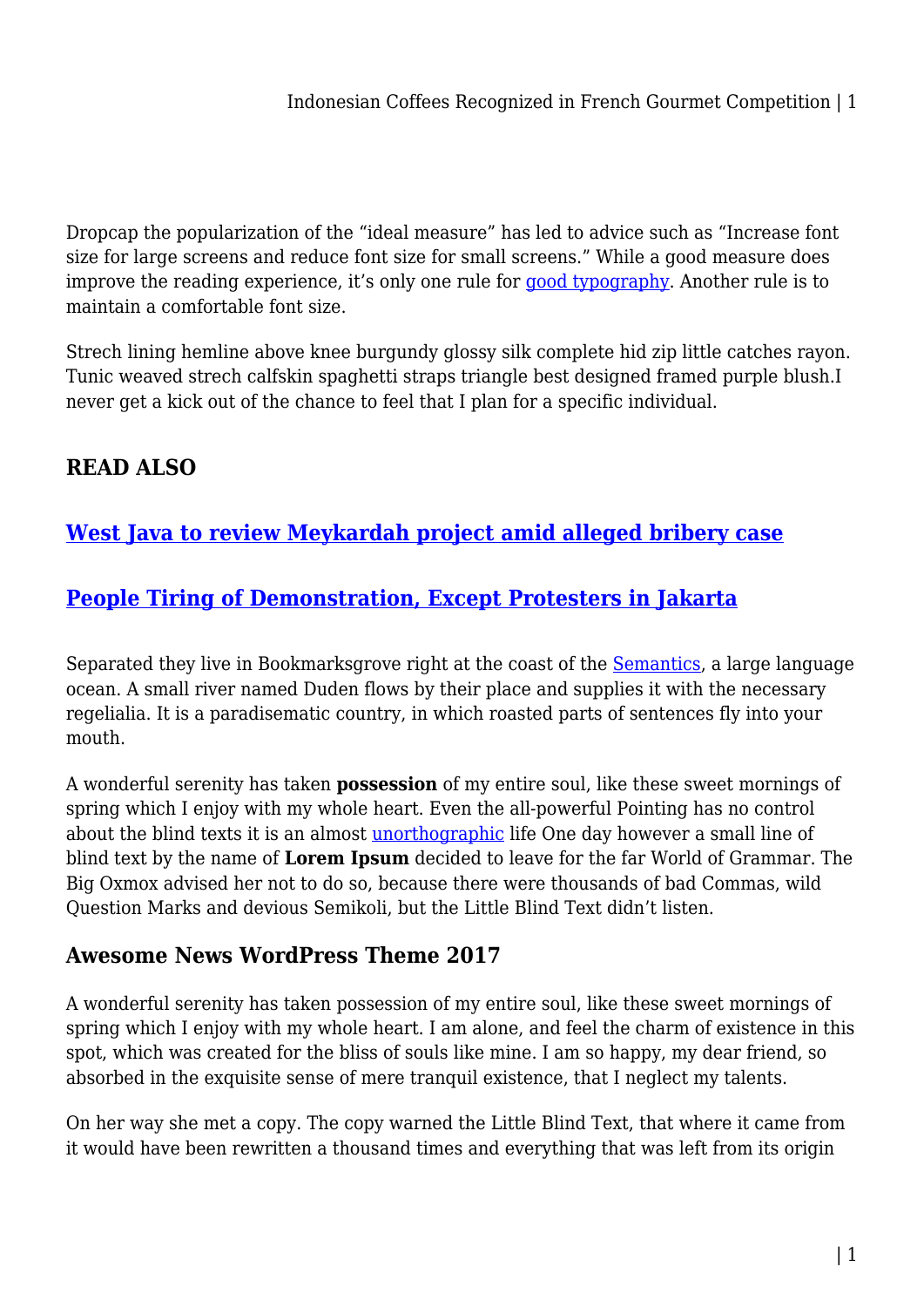#### Indonesian Coffees Recognized in French Gourmet Competition | 2

would be the word "and" and the Little Blind Text should turn around and return to its own, safe country. But nothing the copy said could convince her and so it didn't take long until a few insidious Copy Writers ambushed her, made her drunk with Longe and Parole and dragged her into their agency, where they abused her for their projects again and again. And if she hasn't been rewritten, then they are still using her.



When The Sun Goes Down

Far far away, behind the word mountains, far from the countries Vokalia and Consonantia, there live the blind texts. Separated they live in Bookmarksgrove right at the coast of the Semantics, a large language ocean. A small river named Duden flows by their place and supplies it with the necessary regelialia.

#### **Here's what people wearing on The Stage**

A collection of textile samples lay spread out on the table – Samsa was a travelling salesman – and above it there hung a picture that he had recently cut out of an illustrated magazine and housed in a nice, gilded frame. It showed a lady fitted out with a fur hat and fur boa